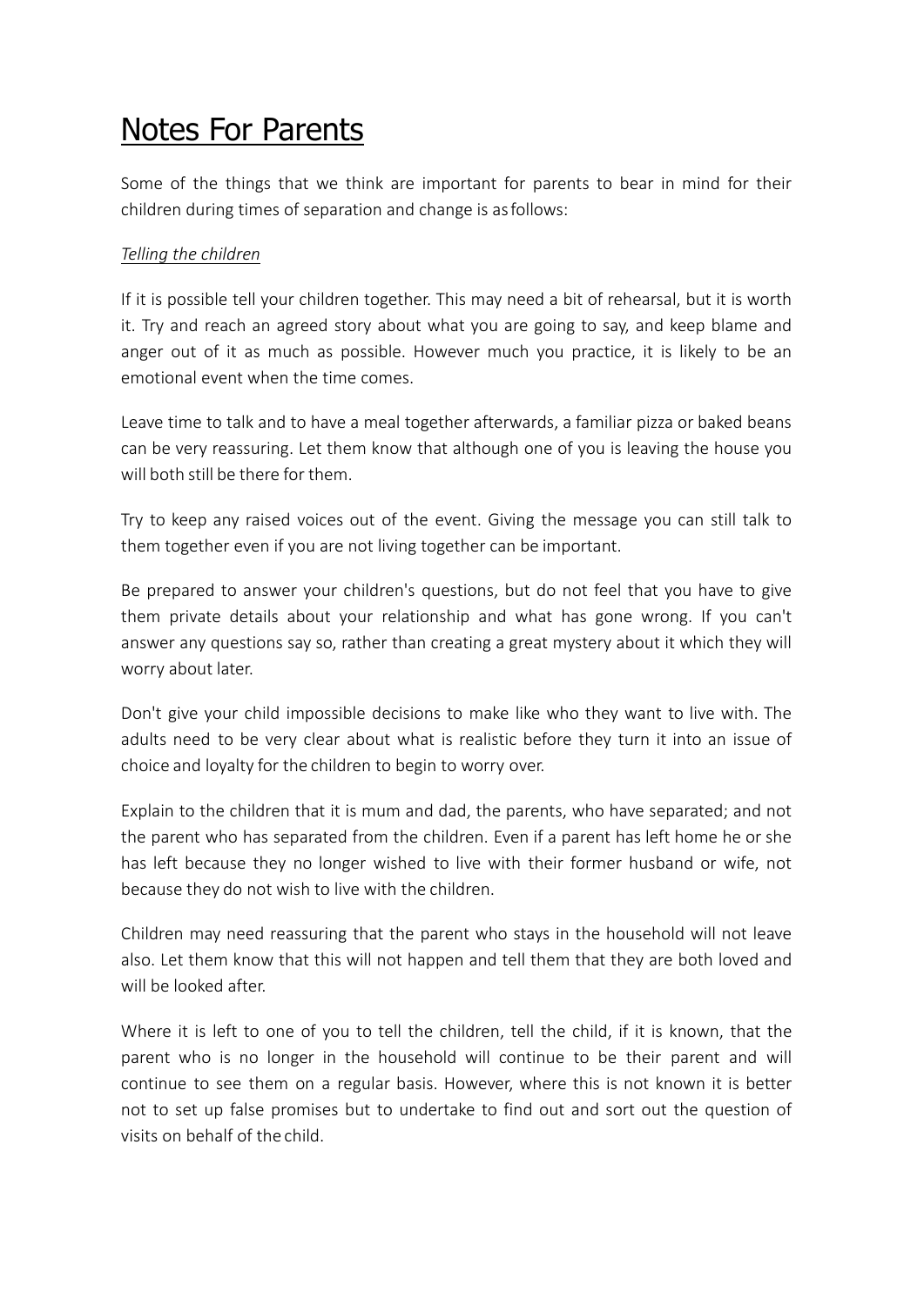Where possible let the child know that it is alright for them to love and to miss the parent who is no longer in the household. Sad feelings and angry feelings are OK. You can let your children know that you have sad and angry feelings too without overwhelming them.

Let your child know that it is not their fault that one of you has decided to leave or that the parents have together decided to separate. Children of all ages believe they are to blame when their parents quarrel, and when they separate this can be a confirmation of their worst fears. They will need to hear this many times. You will need to find some explanation that makes sense to you and to them over time and you may need to do some work with your partner on what story you do tell them so that they are not getting conflicting messages from each of you.

If the children go on feeling responsible for the break-up, they may take on the job of getting you back together. It is important to watch out for this, and keep reminding them that it is not their responsibility.

Do not create false expectations that you may get back together in an attempt to protect them from being hurt. It is best for children to have a realistic and honest perspective of the situation.

#### *Longer-term issues*

If you are angry with your children do not tell them that they are like the parent who has gone. It is easy to use words like 'you're just like your father' when the child is doing something that reminds you of your former partner. It may make them more anxious to knowyou arecriticising them forsomething that they knowled toa separation.

Try and find a regular time of day when you can have some quiet time with your children or even with each child individually. This can be difficult when you have to reorganise so many things yourself, but it is of real value to your child.

Encourage your child to talk about how they feel, to you, to a friend or to a grandparent or aunt or uncle that they trust. Let them know that putting feelings into words can help in the long run.

Try to keep the number of other changes in their lives to a minimum. At a time when a child is dealing with a major change and lossin their lives,-the loss of quite small things can bring out a disproportionate amount of grief.

### *School*

School becomes a very important place at a time when other things are shifting at home. Let the teacher know what is going on so that he or she can be in tune with emotional or moody behaviours, or with any unusual difficulties in learning. Even if you have to move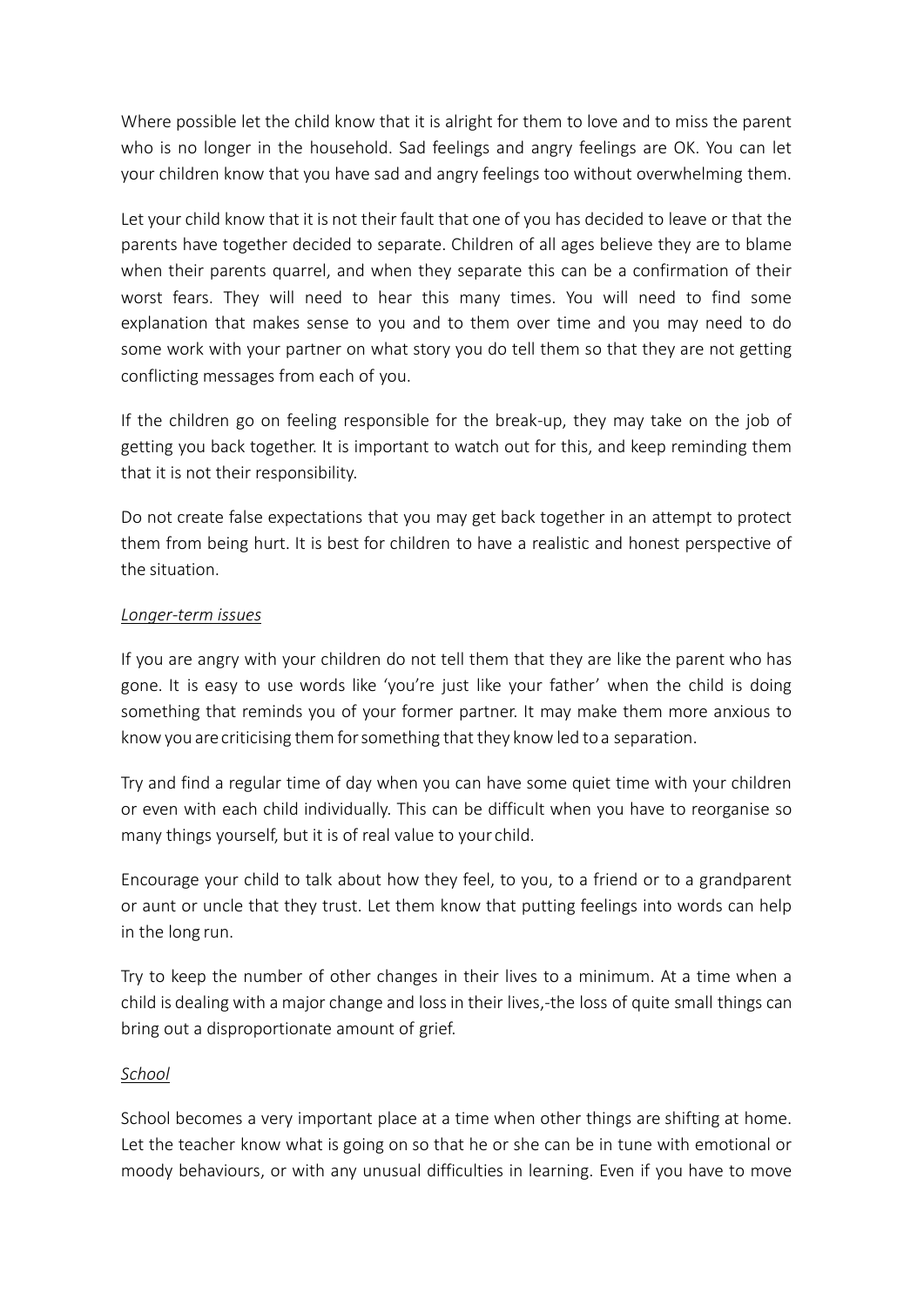home, try and keep your child at the same school so that they do not lose their friends. If you do have to move school and home, then talk to your child about which of their friends they would like to stay in touch with and how you might go about arranging this.

Children often wish that parents could go on coming to school events together. If you find this too difficult let your child know that you just can't manage it at the moment, but that it may become easier in the future.

Be sensitive to attending school events or other special events with a new partner. Children would often rather a parent went on their own if they can't get on with the other parent. When you do decide to make this move to go with a new partner, talk about it with your child first and get their views. It is their event after all.

#### *Relationship with ex-partner*

Try and set up arrangements for contact that are reliable and regular. Understand how much a child looks forward to their other parent's visits and try to make sure they are not let down at the last minute. Encourage your ex-partner to try and be on time for arrangements that have been made.

If you do disappoint your child, or you can see that they are hurt or angry, let them tell you what they feel about it. Don't just brush it under the carpet.

If you are living out of the house, always make another date when you have finished the time you are spending together so that your child knows when they can see you again. Remember that you can keep in touch on the phone and send cards if you have to work a long way away. Let the children know when they can phone you and be there for the call. Even a personal message on an answerphone can mean a lot when you want to make contact with someone very much.

*Do not* involve your children as 'go-betweens' or message carriers.

*Do not* use them to spy on your ex-partner or on any new relation- ships they may be having. It is not good for them or foryou.

*Do not* speak badly of your ex-partner in front of the children. Remember that although he or she is your 'ex', they remain the child's parent for life. It is sometimes tempting to do so, especially when you are feeling hurt or angry, but it is really important at these times to hold on and find a moment to phone a relative or friend to get it off your chest, rather than hurt your child.

Try not to compete with your child's 'other' parent over who loves them more. Specially beware of bidding for love through giving presents or promising treats that will make you more appealing than the other parent. If you find that the parent who is not living at